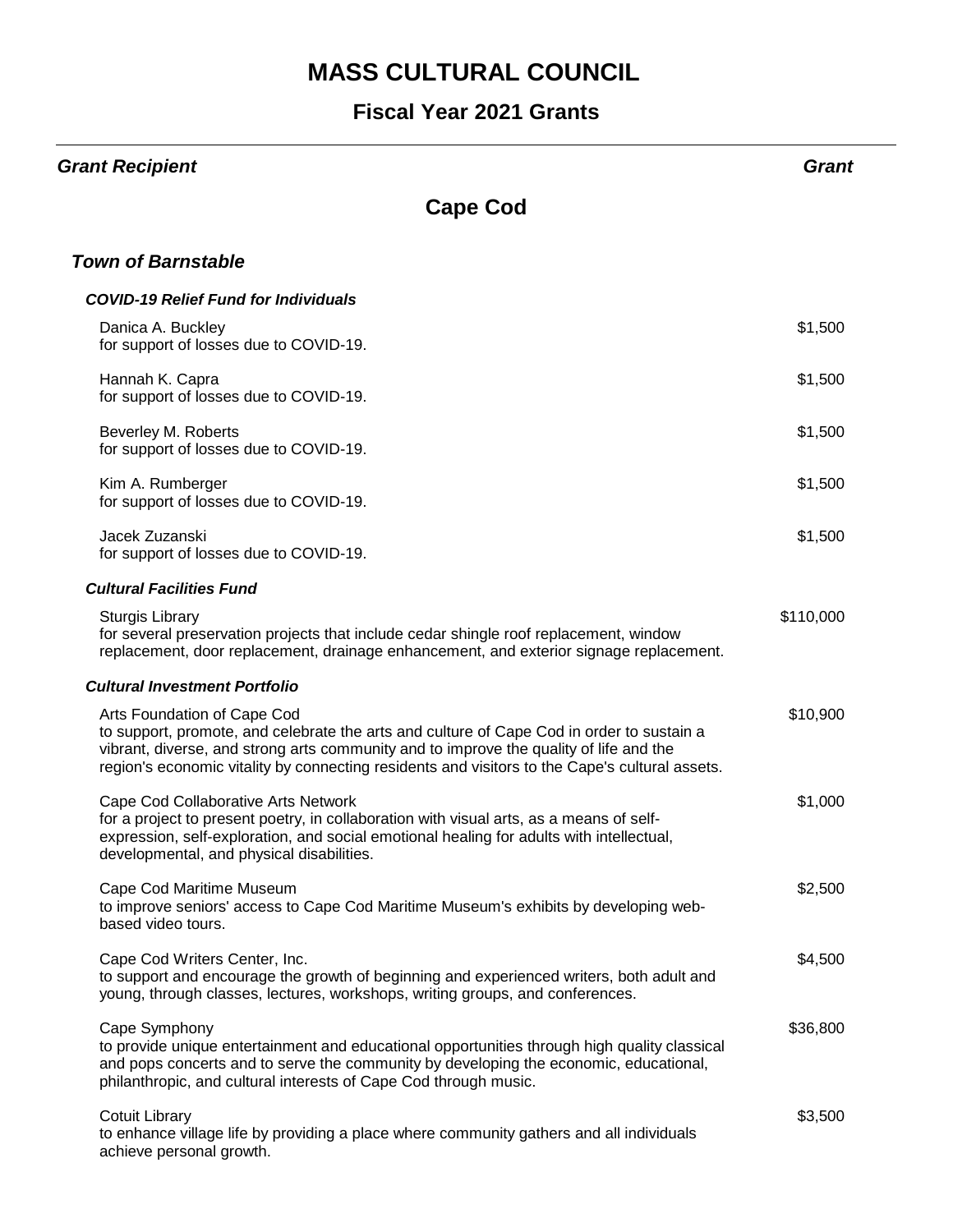| <b>Grant Recipient</b>                                                                                                                                                                                                                                                                                                        | <b>Grant</b> |
|-------------------------------------------------------------------------------------------------------------------------------------------------------------------------------------------------------------------------------------------------------------------------------------------------------------------------------|--------------|
| Hyannis Public Library<br>to support a project to strengthen inclusivity and celebrate the cultural diversity of Hyannis<br>through bilingual StoryWalks™, crafts , and bilingual storytelling events.                                                                                                                        | \$2,500      |
| <b>Cultural Organization Economic Recovery</b>                                                                                                                                                                                                                                                                                |              |
| John F. Kennedy Hyannis Museum, Inc.<br>for current mortgage payments, mortgage interest or rent or utilities or interest on other debt<br>obligations or general operations, as documented by the Contractor in the grant application,<br>to support recovery from the negative impact of the coronavirus/COVID-19 pandemic. | \$51,000     |
| <b>Festivals - Fall/Winter</b>                                                                                                                                                                                                                                                                                                |              |
| Love Live Local, Inc.<br>to support Love Local Fest with the production, promotion and/or development of festival<br>audiences.                                                                                                                                                                                               | \$500        |
| <b>Gaming Mitigation</b>                                                                                                                                                                                                                                                                                                      |              |
| Cotuit Center for the Arts, Inc.<br>to mitigate operation of gaming facilities that threaten the sustainability of non-profit and<br>municipal performing arts centers in Massachusetts by providing capital to preserve their<br>ability to compete in an unbalanced marketplace.                                            | \$16,183     |
| <b>Local Cultural Council Allocation</b>                                                                                                                                                                                                                                                                                      |              |
| Mid-Cape Cultural Council                                                                                                                                                                                                                                                                                                     | \$16,600     |
| <b>Massachusetts Cultural Districts Initiative</b>                                                                                                                                                                                                                                                                            |              |
| Barnstable Village Cultural District<br>to run a an event to attract visitors to the Main Street in an effort to feature our arts and<br>cultural facilities.                                                                                                                                                                 | \$7,500      |
| <b>Hyannis HyArts Cultural District</b><br>to design an interactive, "Smile Spot" trail of popular and "local favorite" photo backdrops for<br>visitors to create memories.                                                                                                                                                   | \$7,500      |
| <b>Town of Bourne</b>                                                                                                                                                                                                                                                                                                         |              |
| <b>COVID-19 Relief Fund for Individuals</b>                                                                                                                                                                                                                                                                                   |              |
| Richard P. Kaish<br>for support of losses due to COVID-19.                                                                                                                                                                                                                                                                    | \$1,500      |
| <b>Local Cultural Council Allocation</b>                                                                                                                                                                                                                                                                                      |              |
| <b>Bourne Cultural Council</b>                                                                                                                                                                                                                                                                                                | \$6,700      |
| <b>Town of Brewster</b>                                                                                                                                                                                                                                                                                                       |              |
| <b>COVID-19 Relief Fund for Individuals</b>                                                                                                                                                                                                                                                                                   |              |
| Richard C. Archer<br>for support of losses due to COVID-19.                                                                                                                                                                                                                                                                   | \$1,500      |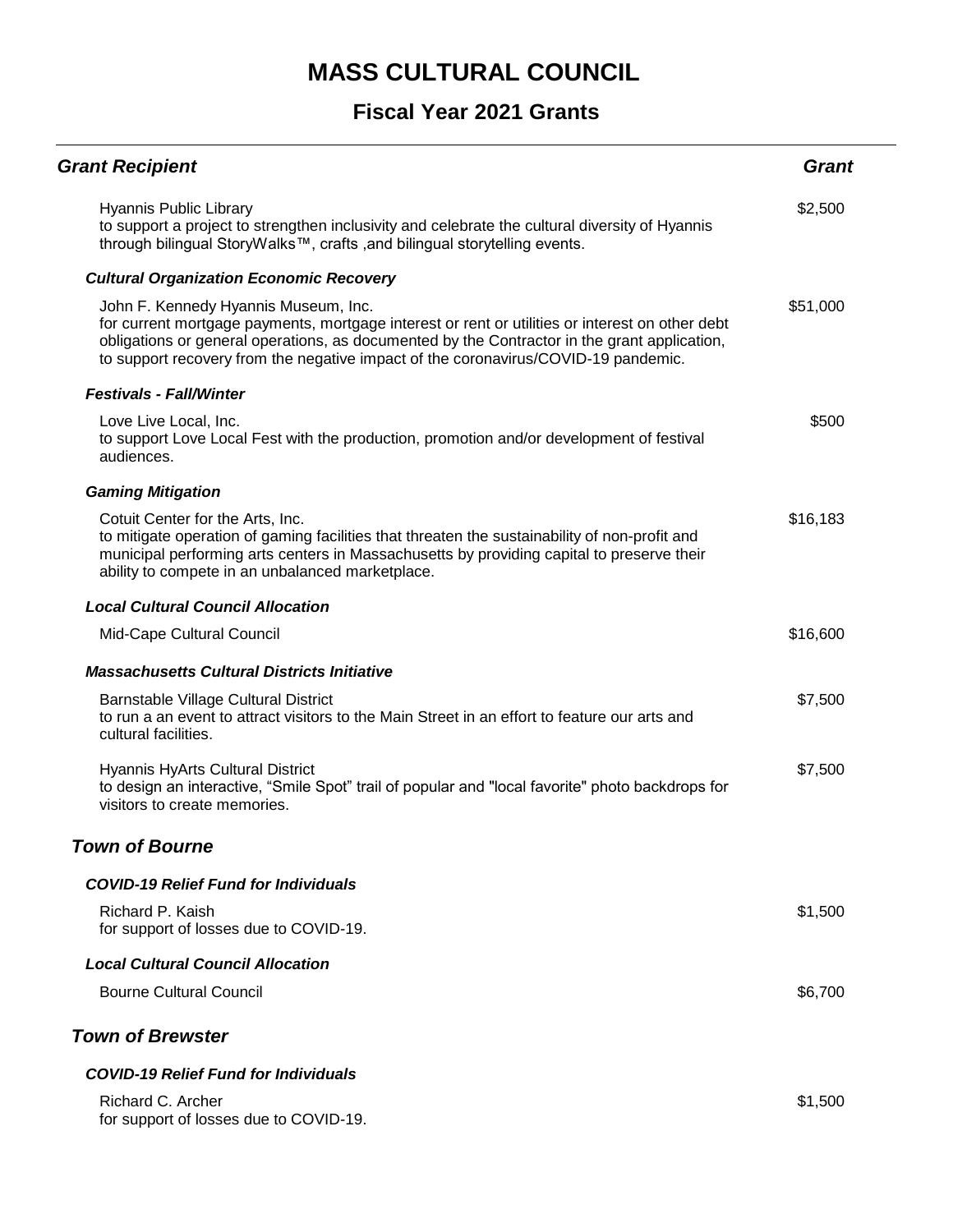| <b>Grant Recipient</b>                                                                                                                                                                                                                                                                                   | <b>Grant</b> |
|----------------------------------------------------------------------------------------------------------------------------------------------------------------------------------------------------------------------------------------------------------------------------------------------------------|--------------|
| Steven P. Baty<br>for support of losses due to COVID-19.                                                                                                                                                                                                                                                 | \$1,500      |
| Andre Lima<br>for support of losses due to COVID-19.                                                                                                                                                                                                                                                     | \$1,500      |
| Naomi O. Steckman<br>for support of losses due to COVID-19.                                                                                                                                                                                                                                              | \$1,500      |
| Monika Woods<br>for support of losses due to COVID-19.                                                                                                                                                                                                                                                   | \$1,500      |
| <b>Cultural Facilities Fund</b>                                                                                                                                                                                                                                                                          |              |
| The Brewster Historical Society, Inc.<br>for the re-shingling and trim replacement of the circa 1795 Higgins Farm Windmill, listed on<br>the National Register of Historic Places.                                                                                                                       | \$10,000     |
| Cape Cod Repertory Theatre Co., Inc.<br>for the implementation of mechanical HVAC, life safety systems, and infrastructure for the<br>historic Crosby Barn.                                                                                                                                              | \$190,000    |
| <b>Cultural Investment Portfolio</b>                                                                                                                                                                                                                                                                     |              |
| Cape Cod Museum of Natural History<br>to inspire appreciation and understanding of our natural environment through discovery and<br>learning by integrating three strands of its organizational identity - as a museum of natural<br>history, nature education center, and steward of conservation land. | \$19,200     |
| <b>Cultural Organization Economic Recovery</b>                                                                                                                                                                                                                                                           |              |
| The Brewster Historical Society, Inc.<br>for employee payroll and benefit costs or utilities or general operations, as documented by<br>the Contractor in the grant application, to support recovery from the negative impact of the<br>coronavirus/COVID-19 pandemic.                                   | \$14,000     |
| <b>Local Cultural Council Allocation</b>                                                                                                                                                                                                                                                                 |              |
| <b>Brewster Cultural Council</b>                                                                                                                                                                                                                                                                         | \$5,000      |
| <b>Town of Chatham</b>                                                                                                                                                                                                                                                                                   |              |
| <b>COVID-19 Relief Fund for Individuals</b>                                                                                                                                                                                                                                                              |              |
| Andrew G. Buckley<br>for support of losses due to COVID-19.                                                                                                                                                                                                                                              | \$1,500      |
| Susan C. Pike<br>for support of losses due to COVID-19.                                                                                                                                                                                                                                                  | \$1,500      |
| <b>Cultural Investment Portfolio</b>                                                                                                                                                                                                                                                                     |              |
| Open Mic Classical<br>for "Open Mic Classical Online," to keep the live, and interactive features of a music<br>performance with the public.                                                                                                                                                             | \$1,000      |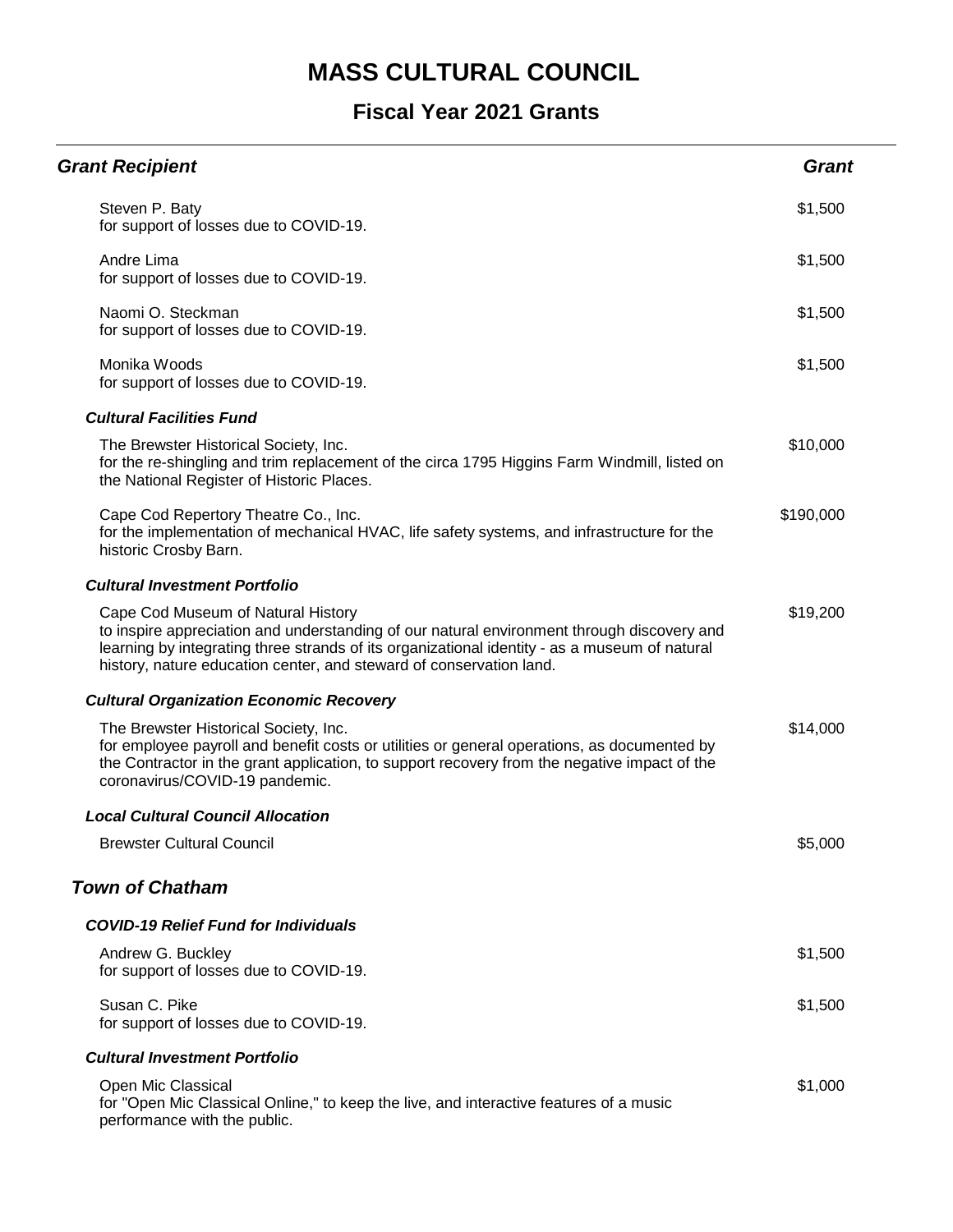| <b>Grant Recipient</b>                                                                                                                                                                                                                                                                                                                                                                                                                                                           | Grant    |
|----------------------------------------------------------------------------------------------------------------------------------------------------------------------------------------------------------------------------------------------------------------------------------------------------------------------------------------------------------------------------------------------------------------------------------------------------------------------------------|----------|
| <b>Festivals - Fall/Winter</b>                                                                                                                                                                                                                                                                                                                                                                                                                                                   |          |
| Creative Arts Center in Chatham, Inc.<br>to support 50th Festival of the Arts with the production, promotion and/or development of<br>festival audiences.                                                                                                                                                                                                                                                                                                                        | \$500    |
| <b>Local Cultural Council Allocation</b>                                                                                                                                                                                                                                                                                                                                                                                                                                         |          |
| <b>Chatham Cultural Council</b>                                                                                                                                                                                                                                                                                                                                                                                                                                                  | \$4,800  |
| <b>Town of Dennis</b>                                                                                                                                                                                                                                                                                                                                                                                                                                                            |          |
| <b>Cultural Investment Portfolio</b>                                                                                                                                                                                                                                                                                                                                                                                                                                             |          |
| The Cape Cod Museum of Art, Inc.<br>to educate, inspire, and excite the imagination of all by using our outstanding collection and<br>diverse programming.                                                                                                                                                                                                                                                                                                                       | \$12,400 |
| <b>Eventide Theatre Company</b><br>to support Playwrights, ETC, a program designed to nurture and support local playwrights in<br>an intimate virtual lab experience, resulting in an online showcase.                                                                                                                                                                                                                                                                           | \$2,500  |
| <b>Cultural Organization Economic Recovery</b>                                                                                                                                                                                                                                                                                                                                                                                                                                   |          |
| Cape Cod Center for the Arts<br>for employee payroll and benefit costs or utilities or general operations, as documented by<br>the Contractor in the grant application, to support recovery from the negative impact of the<br>coronavirus/COVID-19 pandemic.                                                                                                                                                                                                                    | \$91,000 |
| <b>Local Cultural Council Allocation</b>                                                                                                                                                                                                                                                                                                                                                                                                                                         |          |
| Dennis Arts and Culture Council                                                                                                                                                                                                                                                                                                                                                                                                                                                  | \$5,100  |
| <b>STARS Residency</b>                                                                                                                                                                                                                                                                                                                                                                                                                                                           |          |
| Ezra H. Baker Innovation School<br>for a fully remote school residency in science with Spring Beckhorn of Mass Audubon Cape<br>Cod to learn about trees and how humans and animals depend on them.                                                                                                                                                                                                                                                                               | \$4,450  |
| <b>Town of Eastham</b>                                                                                                                                                                                                                                                                                                                                                                                                                                                           |          |
| <b>COVID-19 Relief Fund for Individuals</b>                                                                                                                                                                                                                                                                                                                                                                                                                                      |          |
| <b>Billy Hardy</b><br>for support of losses due to COVID-19.                                                                                                                                                                                                                                                                                                                                                                                                                     | \$1,500  |
| <b>Cultural Investment Portfolio</b>                                                                                                                                                                                                                                                                                                                                                                                                                                             |          |
| Cape Cod Chamber Music Festival, Inc.<br>to present classical and contemporary chamber music performances by world-class<br>ensembles and exceptional emerging young artists during a three-week summer festival, at<br>benefit performances and off-season concerts on Cape Cod; to develop new audiences for<br>chamber music; to commission new works whenever possible; and provide educational<br>activities that encourage, broaden and deepen the chamber music art form. | \$6,400  |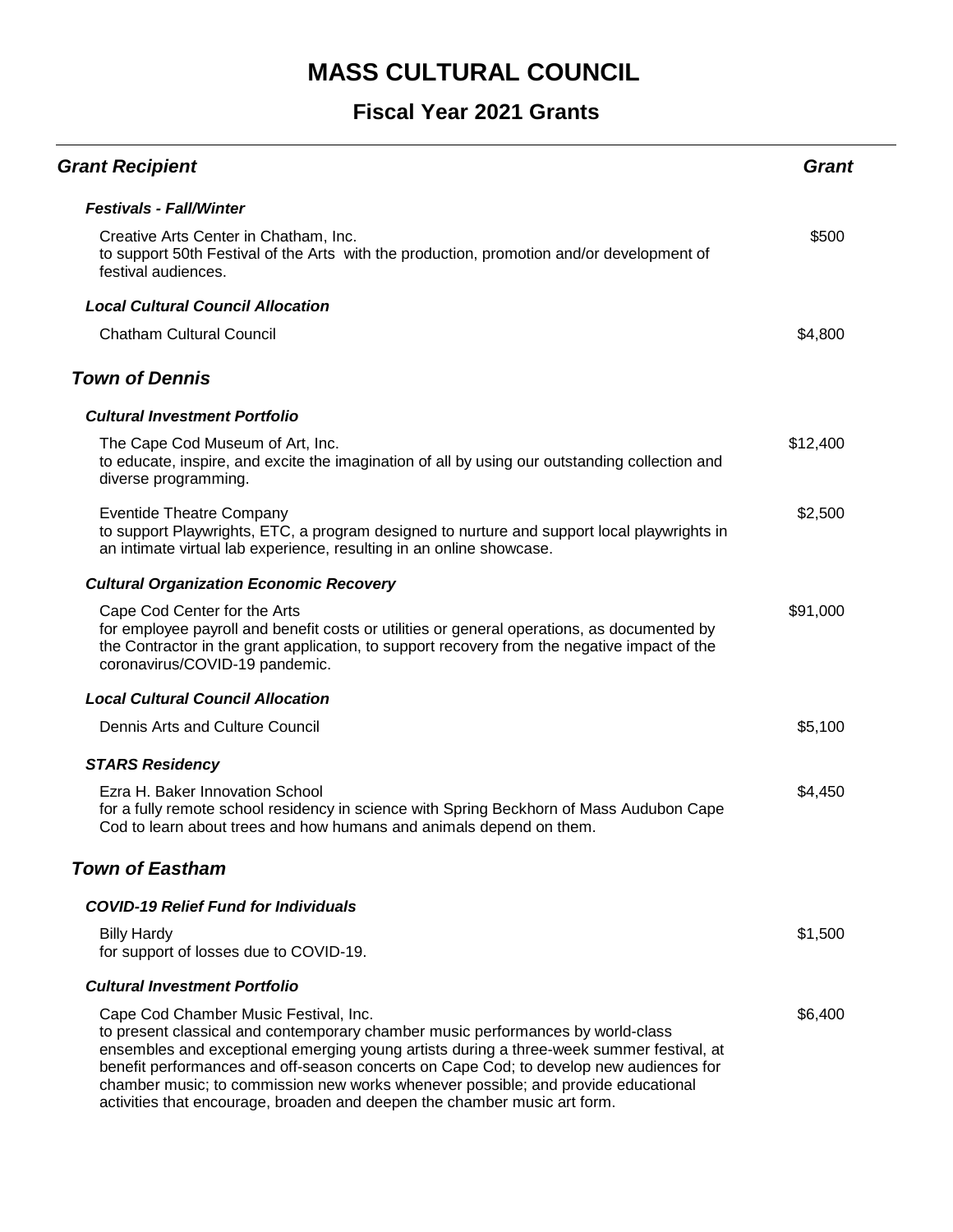| <b>Grant Recipient</b>                                                                                                                                                                                                                                                                                                            | <b>Grant</b> |
|-----------------------------------------------------------------------------------------------------------------------------------------------------------------------------------------------------------------------------------------------------------------------------------------------------------------------------------|--------------|
| Eastham Public Library<br>to support an inclusive retelling of the story of the First Encounter between the Nauset and<br>the English, with programs, films and book discussions for 400 Commemoration Year                                                                                                                       | \$2,500      |
| Lower Cape Community Access Television<br>to support the creation and presentation of a short documentary sharing the voices of artists<br>in rural coastal communities of Cape Cod as they moved from COIVD coping to COVID<br>creativity, along with a companion online viewing premiere.                                       | \$2,500      |
| <b>Cultural Organization Economic Recovery</b>                                                                                                                                                                                                                                                                                    |              |
| Cape Cod Chamber Music Festival, Inc.<br>for employee payroll and benefit costs or current mortgage payments, mortgage interest or<br>rent or utilities or general operations, as documented by the Contractor in the grant<br>application, to support recovery from the negative impact of the coronavirus/COVID-19<br>pandemic. | \$58,000     |
| <b>Gaming Mitigation</b>                                                                                                                                                                                                                                                                                                          |              |
| Cape Cod Chamber Music Festival, Inc.<br>to mitigate operation of gaming facilities that threaten the sustainability of non-profit and<br>municipal performing arts centers in Massachusetts by providing capital to preserve their<br>ability to compete in an unbalanced marketplace.                                           | \$8,915      |
| <b>Local Cultural Council Allocation</b>                                                                                                                                                                                                                                                                                          |              |
| <b>Eastham Cultural Council</b>                                                                                                                                                                                                                                                                                                   | \$4,800      |
| <b>Town of Falmouth</b>                                                                                                                                                                                                                                                                                                           |              |
| <b>COVID-19 Relief Fund for Individuals</b>                                                                                                                                                                                                                                                                                       |              |
| Sandra H. Faxon<br>for support of losses due to COVID-19.                                                                                                                                                                                                                                                                         | \$1,500      |
| Dawna J. Hammers<br>for support of losses due to COVID-19.                                                                                                                                                                                                                                                                        | \$1,500      |
| Linda M. Steele<br>for support of losses due to COVID-19.                                                                                                                                                                                                                                                                         | \$1,500      |
| <b>Cultural Facilities Fund</b>                                                                                                                                                                                                                                                                                                   |              |
| College Light Opera Company, Inc.<br>for the removal of parts of Cottage 2, road widening, and for landscaping required by Fire<br>Department and Conservation Commission.                                                                                                                                                        | \$40,000     |
| Historic Highfield, Inc.<br>to coordinate planning for building maintenance and upgrades.                                                                                                                                                                                                                                         | \$30,000     |
| Historic Highfield, Inc.<br>for a systems replacement plan.                                                                                                                                                                                                                                                                       | \$7,000      |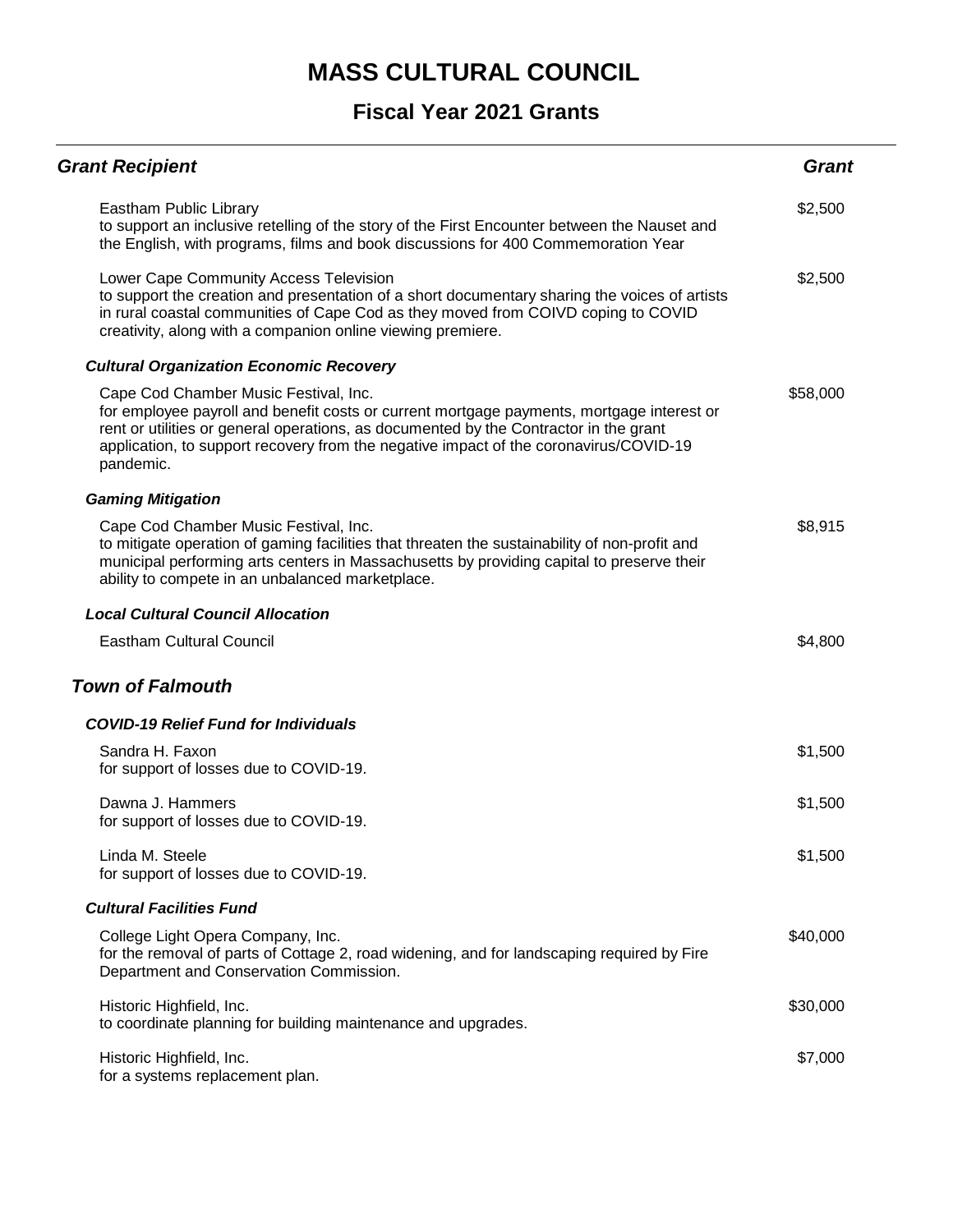| <b>Grant Recipient</b>                                                                                                                                                                                                                                                                                                                                                            | <b>Grant</b> |
|-----------------------------------------------------------------------------------------------------------------------------------------------------------------------------------------------------------------------------------------------------------------------------------------------------------------------------------------------------------------------------------|--------------|
| <b>Cultural Investment Portfolio</b>                                                                                                                                                                                                                                                                                                                                              |              |
| ArtsFalmouth, Inc.<br>to support a virtual Woods Hole Trad Stroll, an annual event usually featuring live musical<br>performances throughout Woods Hole, highlighting our rich musical heritage, plus roving<br>artists and a small craft fair.                                                                                                                                   | \$1,000      |
| Cape Cod Cape Verdean Museum<br>to design and mount an exhibit on agricultural history and labor practices of Portuguese<br>speaking migrants on Cape Cod at the historic Emerald (Amaral) House site, the home of<br>the Cape Cod Vape Verdean Museum.                                                                                                                           | \$2,500      |
| The Cape Cod Theatre Project, Inc.<br>to contribute to the vitality of American theater by (1) developing new American plays; (2)<br>bringing audiences into the development process, thereby increasing their understanding of<br>and commitment to theater; and (3) administering an intern program to encourage a new<br>generation to embrace theater as part of their lives. | \$4,500      |
| College Light Opera Company, Inc.<br>to support live-streaming access to CLOC's Saturday evening performances.                                                                                                                                                                                                                                                                    | \$2,500      |
| <b>Falmouth Art Center</b><br>to support the Falmouth Art Center's art classes for people with special needs and those<br>who are underserved by the community.                                                                                                                                                                                                                   | \$1,000      |
| The Falmouth Chorale, Inc.<br>to support the development of musicianship skills through a series of primarily online<br>classes, lectures and singing experiences                                                                                                                                                                                                                 | \$2,500      |
| Historic Highfield, Inc.<br>to support Togetherness: The Front Steps Project, a photodocumentary chronicling<br>households on their front steps during our quarantine at the start of the COVID-19<br>pandemic.                                                                                                                                                                   | \$2,500      |
| Woods Hole Film Festival, Inc.<br>to support special film and science screening events, workshops, and additional workshops<br>and a kid film screening weekend.                                                                                                                                                                                                                  | \$6,400      |
| <b>Cultural Organization Economic Recovery</b>                                                                                                                                                                                                                                                                                                                                    |              |
| Falmouth Community Television Corp.<br>for employee payroll and benefit costs or utilities or interest on other debt obligations, as<br>documented by the Contractor in the grant application, to support recovery from the<br>negative impact of the coronavirus/COVID-19 pandemic.                                                                                              | \$27,000     |
| The Falmouth Historical Society<br>for employee payroll and benefit costs or utilities or general operations, as documented by<br>the Contractor in the grant application, to support recovery from the negative impact of the<br>coronavirus/COVID-19 pandemic.                                                                                                                  | \$40,000     |
| <b>Festivals - Fall/Winter</b>                                                                                                                                                                                                                                                                                                                                                    |              |
| Woods Hole Film Festival, Inc.<br>to support Woods Hole Film Festival with the production, promotion and/or development of<br>festival audiences.                                                                                                                                                                                                                                 | \$500        |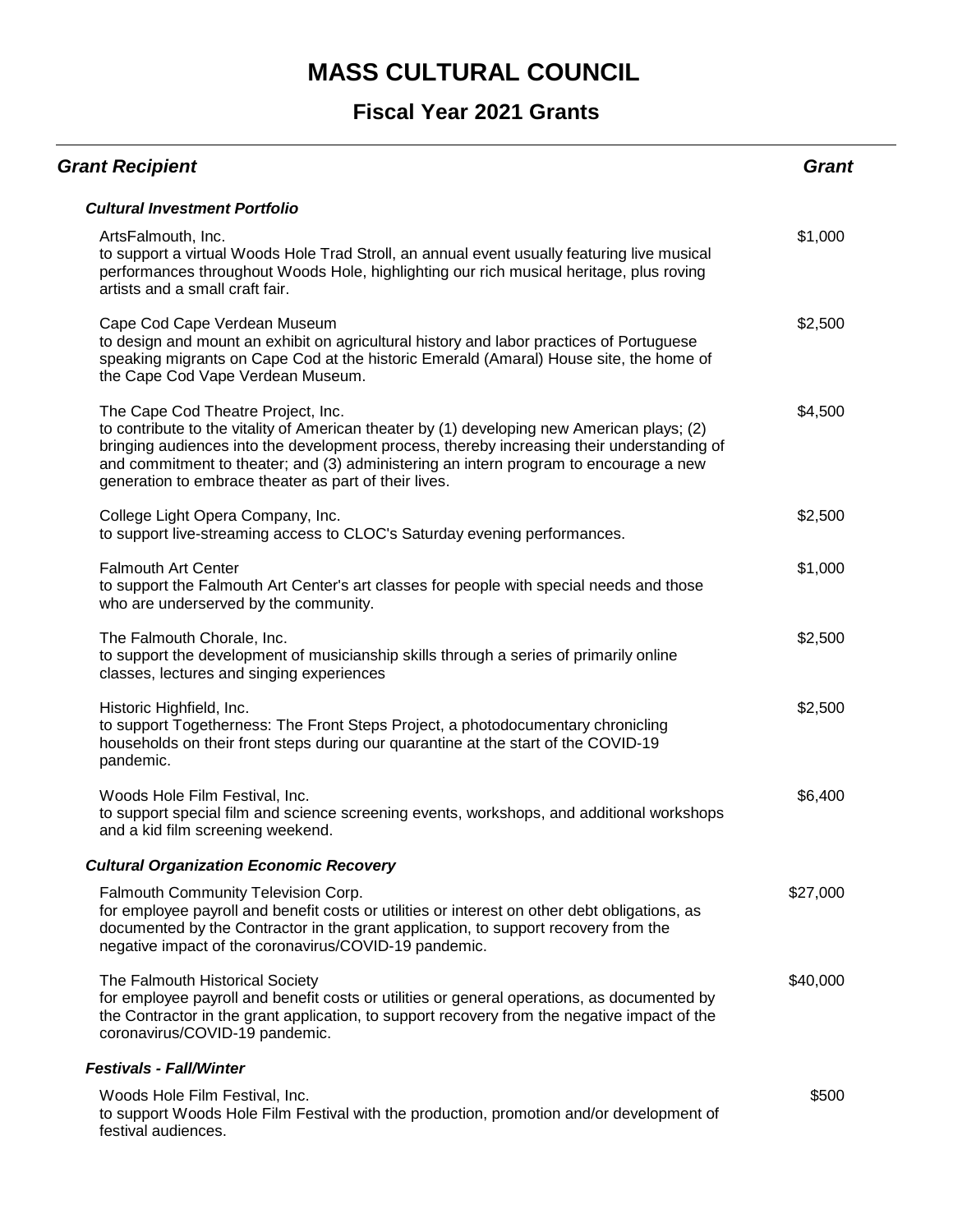### **Fiscal Year 2021 Grants**

| <b>Grant Recipient</b>                                                                                                                                                                                                                                                             | Grant    |
|------------------------------------------------------------------------------------------------------------------------------------------------------------------------------------------------------------------------------------------------------------------------------------|----------|
| <b>Local Cultural Council Allocation</b>                                                                                                                                                                                                                                           |          |
| <b>Falmouth Cultural Council</b>                                                                                                                                                                                                                                                   | \$6,600  |
| <b>Town of Harwich</b>                                                                                                                                                                                                                                                             |          |
| <b>Artist Fellowship</b>                                                                                                                                                                                                                                                           |          |
| Amy Hudon<br>for artistic professional development.                                                                                                                                                                                                                                | \$1,500  |
| <b>COVID-19 Relief Fund for Individuals</b>                                                                                                                                                                                                                                        |          |
| Lindsay A. Holt<br>for support of losses due to COVID-19.                                                                                                                                                                                                                          | \$1,500  |
| <b>Cultural Investment Portfolio</b>                                                                                                                                                                                                                                               |          |
| Harwich Junior Theatre, Inc.<br>to educate, empower and inspire students of all ages from all background to explore and<br>expand their creative talents and aspirations, to experience live theatre and to develop and<br>nurture a lifelong appreciation of the performing arts. | \$11,400 |
| <b>Local Cultural Council Allocation</b>                                                                                                                                                                                                                                           |          |
| <b>Harwich Cultural Council</b>                                                                                                                                                                                                                                                    | \$5,000  |
| <b>Universal Participation</b>                                                                                                                                                                                                                                                     |          |
| Harwich Junior Theatre, Inc.<br>to develop accessible wayfaring practices for audiences, performers, and crews at the new<br>outdoor stage.                                                                                                                                        | \$3,000  |
| <b>Town of Mashpee</b>                                                                                                                                                                                                                                                             |          |
| <b>Local Cultural Council Allocation</b>                                                                                                                                                                                                                                           |          |
| Mashpee Cultural Council                                                                                                                                                                                                                                                           | \$5,300  |
| <b>Town of Orleans</b>                                                                                                                                                                                                                                                             |          |
| <b>COVID-19 Relief Fund for Individuals</b>                                                                                                                                                                                                                                        |          |
| Bo L. Ericsson<br>for support of losses due to COVID-19.                                                                                                                                                                                                                           | \$1,500  |
| Elizabeth Ann Schultze<br>for support of losses due to COVID-19.                                                                                                                                                                                                                   | \$1,500  |
| Bart Weisman<br>for support of losses due to COVID-19.                                                                                                                                                                                                                             | \$1,500  |
| <b>Cultural Investment Portfolio</b>                                                                                                                                                                                                                                               |          |
| Academy Playhouse                                                                                                                                                                                                                                                                  | \$10,500 |

to enrich the life of the Cape Cod community through arts education and the performing arts.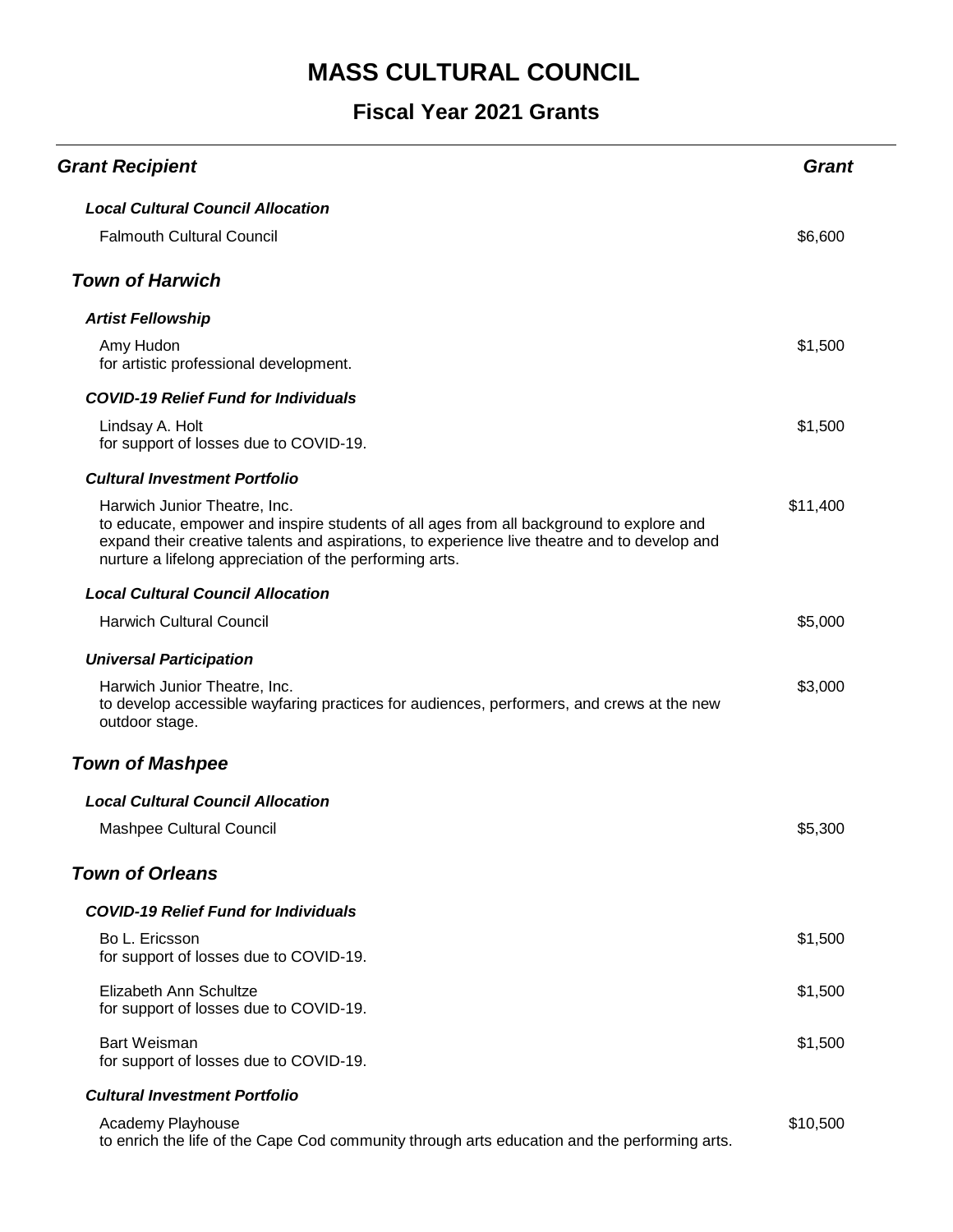| <b>Grant Recipient</b>                                                                                                                                                                                                                                                             | Grant    |
|------------------------------------------------------------------------------------------------------------------------------------------------------------------------------------------------------------------------------------------------------------------------------------|----------|
| <b>Cultural Organization Economic Recovery</b>                                                                                                                                                                                                                                     |          |
| Academy Playhouse<br>for current mortgage payments, mortgage interest or rent or utilities or general operations,<br>as documented by the Contractor in the grant application, to support recovery from the<br>negative impact of the coronavirus/COVID-19 pandemic.               | \$42,000 |
| <b>Festivals - Fall/Winter</b>                                                                                                                                                                                                                                                     |          |
| Orleans Community Partnership, Inc.<br>to support Orleans Solstice Stomp Festival with the production, promotion and/or<br>development of festival audiences.                                                                                                                      | \$500    |
| Provincetown Jazz Festival, Inc.<br>to support Provincetown Jazz Festival with the production, promotion and/or development of<br>festival audiences.                                                                                                                              | \$500    |
| <b>Gaming Mitigation</b>                                                                                                                                                                                                                                                           |          |
| Provincetown Jazz Festival, Inc.<br>to mitigate operation of gaming facilities that threaten the sustainability of non-profit and<br>municipal performing arts centers in Massachusetts by providing capital to preserve their<br>ability to compete in an unbalanced marketplace. | \$1,000  |
| <b>Local Cultural Council Allocation</b>                                                                                                                                                                                                                                           |          |
| <b>Orleans Cultural Council</b>                                                                                                                                                                                                                                                    | \$4,800  |
| <b>Massachusetts Cultural Districts Initiative</b>                                                                                                                                                                                                                                 |          |
| <b>Orleans Cultural District</b><br>for a part time coordinator and to purchase essential supplies for programs at Main Street's<br>Old Firehouse Community Center and throughout the district.                                                                                    | \$7,500  |
| <b>Town of Provincetown</b>                                                                                                                                                                                                                                                        |          |
| <b>COVID-19 Relief Fund for Individuals</b>                                                                                                                                                                                                                                        |          |
| Ramon S. Alcolea<br>for support of losses due to COVID-19.                                                                                                                                                                                                                         | \$1,500  |
| Kristin M. Becker<br>for support of losses due to COVID-19.                                                                                                                                                                                                                        | \$1,500  |
| Karen Cappotto<br>for support of losses due to COVID-19.                                                                                                                                                                                                                           | \$1,500  |
| Robert DiVincenzo<br>for support of losses due to COVID-19.                                                                                                                                                                                                                        | \$1,500  |
| Anastasia H. Egeli<br>for support of losses due to COVID-19.                                                                                                                                                                                                                       | \$1,500  |
| <b>Andrew Fitzpatrick</b><br>for support of losses due to COVID-19.                                                                                                                                                                                                                | \$1,500  |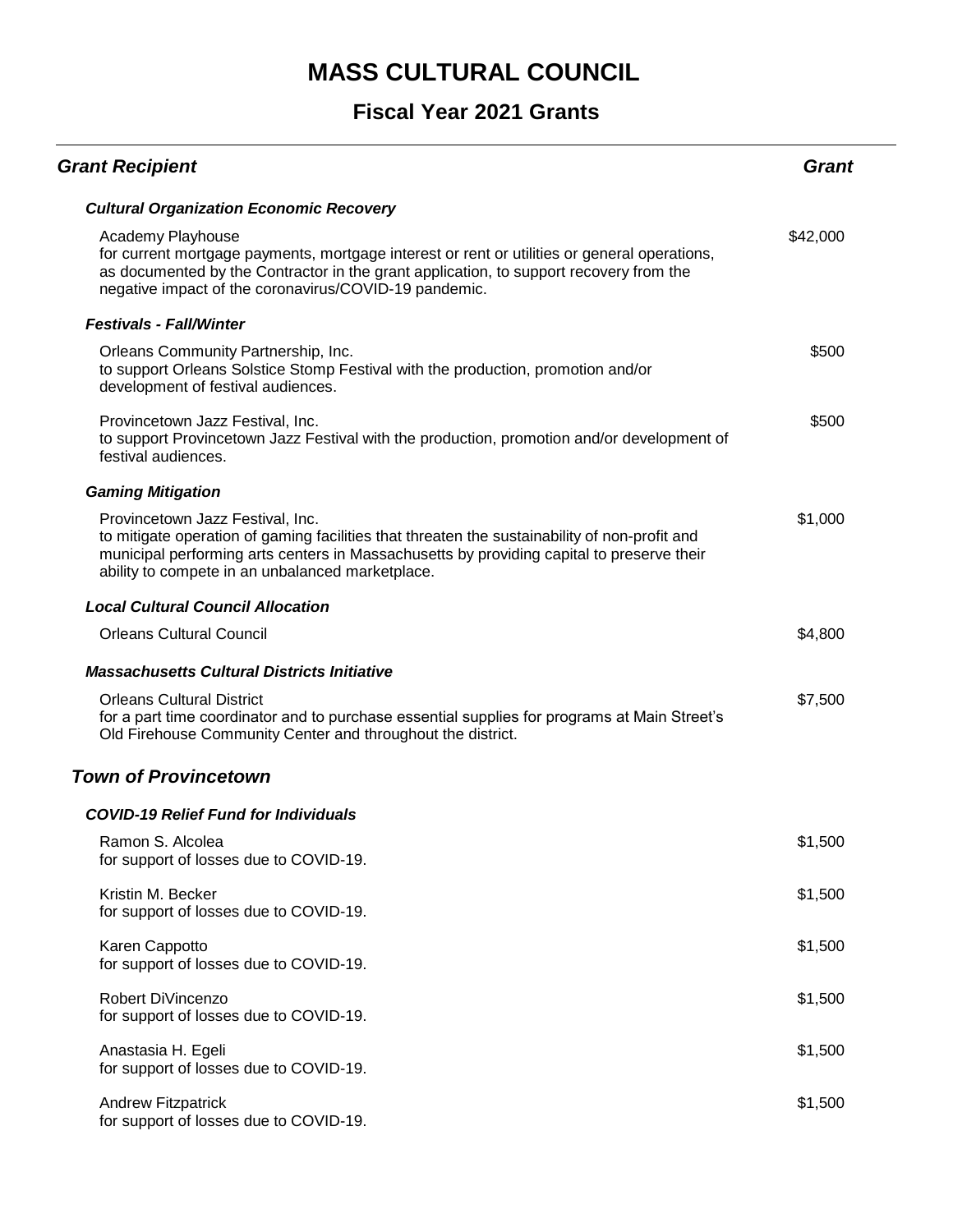| <b>Grant Recipient</b>                                                                                                                                                                                                                                                                                                                                                                                               | <b>Grant</b> |
|----------------------------------------------------------------------------------------------------------------------------------------------------------------------------------------------------------------------------------------------------------------------------------------------------------------------------------------------------------------------------------------------------------------------|--------------|
| Akiko Jackson<br>for support of losses due to COVID-19.                                                                                                                                                                                                                                                                                                                                                              | \$1,500      |
| Chet A. Jones<br>for support of losses due to COVID-19.                                                                                                                                                                                                                                                                                                                                                              | \$1,500      |
| Christopher Kosiavelon<br>for support of losses due to COVID-19.                                                                                                                                                                                                                                                                                                                                                     | \$1,500      |
| James Kubesch<br>for support of losses due to COVID-19.                                                                                                                                                                                                                                                                                                                                                              | \$1,500      |
| Gaston M. Lacombe<br>for support of losses due to COVID-19.                                                                                                                                                                                                                                                                                                                                                          | \$1,500      |
| Fermin Rojas<br>for support of losses due to COVID-19.                                                                                                                                                                                                                                                                                                                                                               | \$1,500      |
| <b>Michael Sottile</b><br>for support of losses due to COVID-19.                                                                                                                                                                                                                                                                                                                                                     | \$1,500      |
| Thomas E. Yazbek<br>for support of losses due to COVID-19.                                                                                                                                                                                                                                                                                                                                                           | \$1,500      |
| <b>Cultural Investment Portfolio</b>                                                                                                                                                                                                                                                                                                                                                                                 |              |
| 20 Summers, Inc.<br>to support interdisciplinary residencies and online events at the Hawthorne Barn in<br>Provincetown, Massachusetts.                                                                                                                                                                                                                                                                              | \$2,500      |
| Fine Arts Work Center in Provincetown<br>to encourage the growth of emerging visual artists and creative writers, to restore the year-<br>round vitality of the historic town of Provincetown as an arts community, and to propagate<br>aesthetic values and experience.                                                                                                                                             | \$20,500     |
| Provincetown Art Association and Museum<br>to promote and cultivate the practice and appreciation of all branches of the fine arts; to<br>assemble and maintain in the town of Provincetown and environs a collection of art of merit;<br>to hold exhibitions; and by forums, concerts, and similar activities, to promote education of<br>the public in the arts and social intercourse between artists and laymen. | \$19,800     |
| Provincetown Arts Press, Inc.<br>to focus broadly on artists, performers, and writers who inhabit or visit the tip of Cape Cod,<br>and to stimulate creative activity and enhance public awareness of the nation's oldest<br>continuous art colony.                                                                                                                                                                  | \$5,200      |
| Provincetown Film Society, Inc.<br>to showcase independent American and international films, to nurture aspiring independent<br>filmmakers, to honor industry luminaries, to preserve and sustain cinema as an art form and<br>educational forum, and to increase the economic and cultural vitality of our community.                                                                                               | \$13,200     |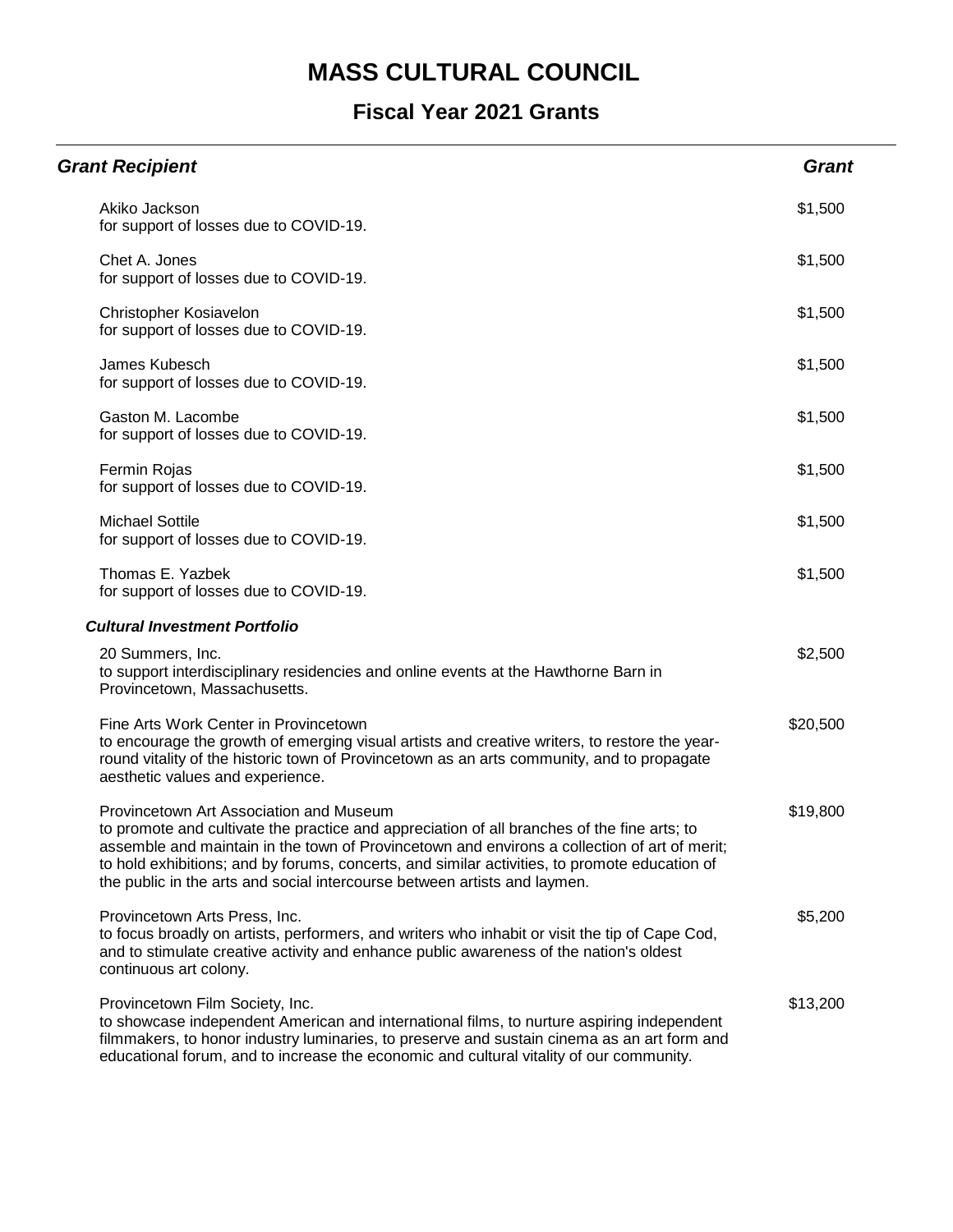### **Fiscal Year 2021 Grants**

| <b>Grant Recipient</b>                                                                                                                                                                                                                                                                                                                                            | Grant     |
|-------------------------------------------------------------------------------------------------------------------------------------------------------------------------------------------------------------------------------------------------------------------------------------------------------------------------------------------------------------------|-----------|
| <b>Cultural Organization Economic Recovery</b>                                                                                                                                                                                                                                                                                                                    |           |
| Fine Arts Work Center in Provincetown<br>for employee payroll and benefit costs or current mortgage payments, mortgage interest or<br>rent or utilities or general operations, as documented by the Contractor in the grant<br>application, to support recovery from the negative impact of the coronavirus/COVID-19<br>pandemic.                                 | \$100,000 |
| Provincetown Film Society, Inc.<br>for employee payroll and benefit costs or current mortgage payments, mortgage interest or<br>rent or utilities or interest on other debt obligations or general operations, as documented by<br>the Contractor in the grant application, to support recovery from the negative impact of the<br>coronavirus/COVID-19 pandemic. | \$76,000  |
| <b>Local Cultural Council Allocation</b>                                                                                                                                                                                                                                                                                                                          |           |
| Provincetown Cultural Council                                                                                                                                                                                                                                                                                                                                     | \$4,800   |
| <b>Massachusetts Cultural Districts Initiative</b>                                                                                                                                                                                                                                                                                                                |           |
| <b>Provincetown Cultural District</b><br>to market and promote the arts and culture of Provincetown and encourage audiences<br>texperience the arts community or visit virtually.                                                                                                                                                                                 | \$7,500   |
| <b>YouthReach</b>                                                                                                                                                                                                                                                                                                                                                 |           |
| Provincetown Art Association and Museum<br>to provide free project-based curriculum in traditional and digital arts for under-served youth<br>13-18 from 8 towns of Outer Cape.                                                                                                                                                                                   | \$20,000  |
| <b>Town of Sandwich</b>                                                                                                                                                                                                                                                                                                                                           |           |
| <b>Artist Fellowship</b>                                                                                                                                                                                                                                                                                                                                          |           |
| Joyce Utting Schutter<br>for artistic professional development.                                                                                                                                                                                                                                                                                                   | \$15,000  |
| <b>COVID-19 Relief Fund for Individuals</b>                                                                                                                                                                                                                                                                                                                       |           |
| <b>Eileen Casey</b><br>for support of losses due to COVID-19.                                                                                                                                                                                                                                                                                                     | \$1,500   |
| Kathleen Chase-Jones<br>for support of losses due to COVID-19.                                                                                                                                                                                                                                                                                                    | \$1,500   |
| Joseph H. Gallant<br>for support of losses due to COVID-19.                                                                                                                                                                                                                                                                                                       | \$1,500   |
| Terry A. Lewis<br>for support of losses due to COVID-19.                                                                                                                                                                                                                                                                                                          | \$1,500   |
| <b>Cultural Investment Portfolio</b>                                                                                                                                                                                                                                                                                                                              |           |
| Cape Cod Chorale, Inc.<br>to support the creation of a joint concert with the Choral Art Society of the South Shore<br>(CAS), with individual voices assembled technically and presented virtually for the free                                                                                                                                                   | \$1,000   |

enjoyment of all.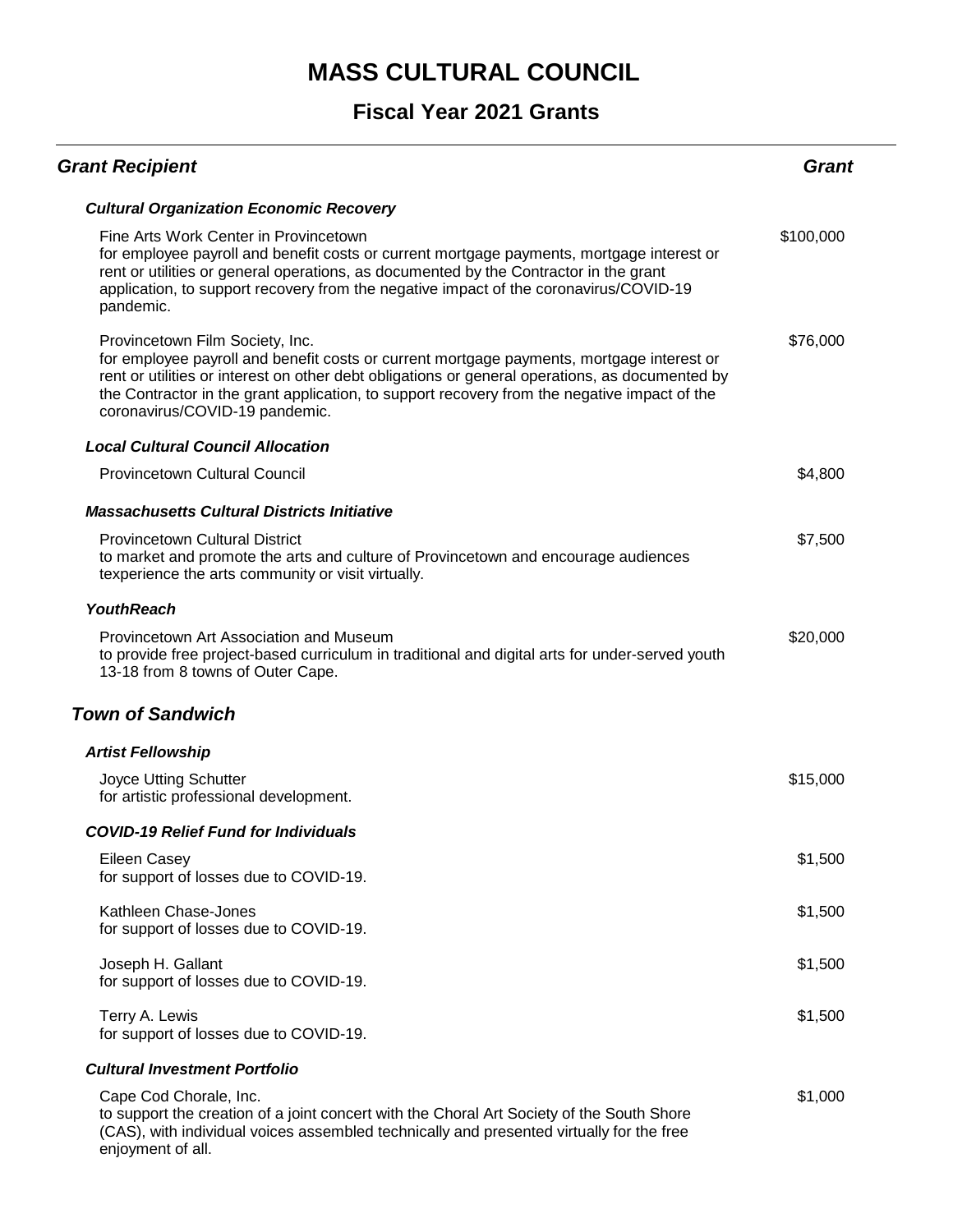| <b>Grant Recipient</b>                                                                                                                                                                                                                                                                                         | Grant     |
|----------------------------------------------------------------------------------------------------------------------------------------------------------------------------------------------------------------------------------------------------------------------------------------------------------------|-----------|
| <b>Cultural Organization Economic Recovery</b>                                                                                                                                                                                                                                                                 |           |
| Cape Cod Chorale, Inc.<br>for general operations, as documented by the Contractor in the grant application, to support<br>recovery from the negative impact of the coronavirus/COVID-19 pandemic.                                                                                                              | \$9,000   |
| <b>Festivals - Fall/Winter</b>                                                                                                                                                                                                                                                                                 |           |
| The Awareness Project, Inc.<br>to support Mindfulness Festival with the production, promotion and/or development of<br>festival audiences.                                                                                                                                                                     | \$500     |
| <b>Local Cultural Council Allocation</b>                                                                                                                                                                                                                                                                       |           |
| <b>Sandwich Cultural Council</b>                                                                                                                                                                                                                                                                               | \$7,100   |
| <b>Town of Truro</b>                                                                                                                                                                                                                                                                                           |           |
| <b>Artist Fellowship</b>                                                                                                                                                                                                                                                                                       |           |
| <b>Timothy Horn</b><br>for artistic professional development.                                                                                                                                                                                                                                                  | \$1,500   |
| <b>COVID-19 Relief Fund for Individuals</b>                                                                                                                                                                                                                                                                    |           |
| Donna M. Mahan<br>for support of losses due to COVID-19.                                                                                                                                                                                                                                                       | \$1,500   |
| Stephanie J. Rein<br>for support of losses due to COVID-19.                                                                                                                                                                                                                                                    | \$1,500   |
| Vanessa Vartabedian<br>for support of losses due to COVID-19.                                                                                                                                                                                                                                                  | \$1,500   |
| <b>Cultural Facilities Fund</b>                                                                                                                                                                                                                                                                                |           |
| Truro Center for the Arts at Castle Hill<br>for the completion of the renovations to the Edgewood Farm campus, including construction<br>of a new 2-story printmaking and painting studio and other site improvements.                                                                                         | \$180,000 |
| <b>Cultural Investment Portfolio</b>                                                                                                                                                                                                                                                                           |           |
| Payomet Performing Arts Center<br>to foster excellence in and access to the Performing Arts by producing exciting live music,<br>circus, theater, dance, and humanities.                                                                                                                                       | \$3,500   |
| Sustainable CAPE<br>to celebrate local food while teaching about the health of our bodies, community, and<br>environment.                                                                                                                                                                                      | \$3,500   |
| Truro Center for the Arts at Castle Hill<br>to create an inclusive and supportive arts community by providing a wide range of<br>experiences (including workshops, lectures, exhibitions, performances, special events and<br>short-term artist residencies) to students and artists at all levels of ability. | \$13,900  |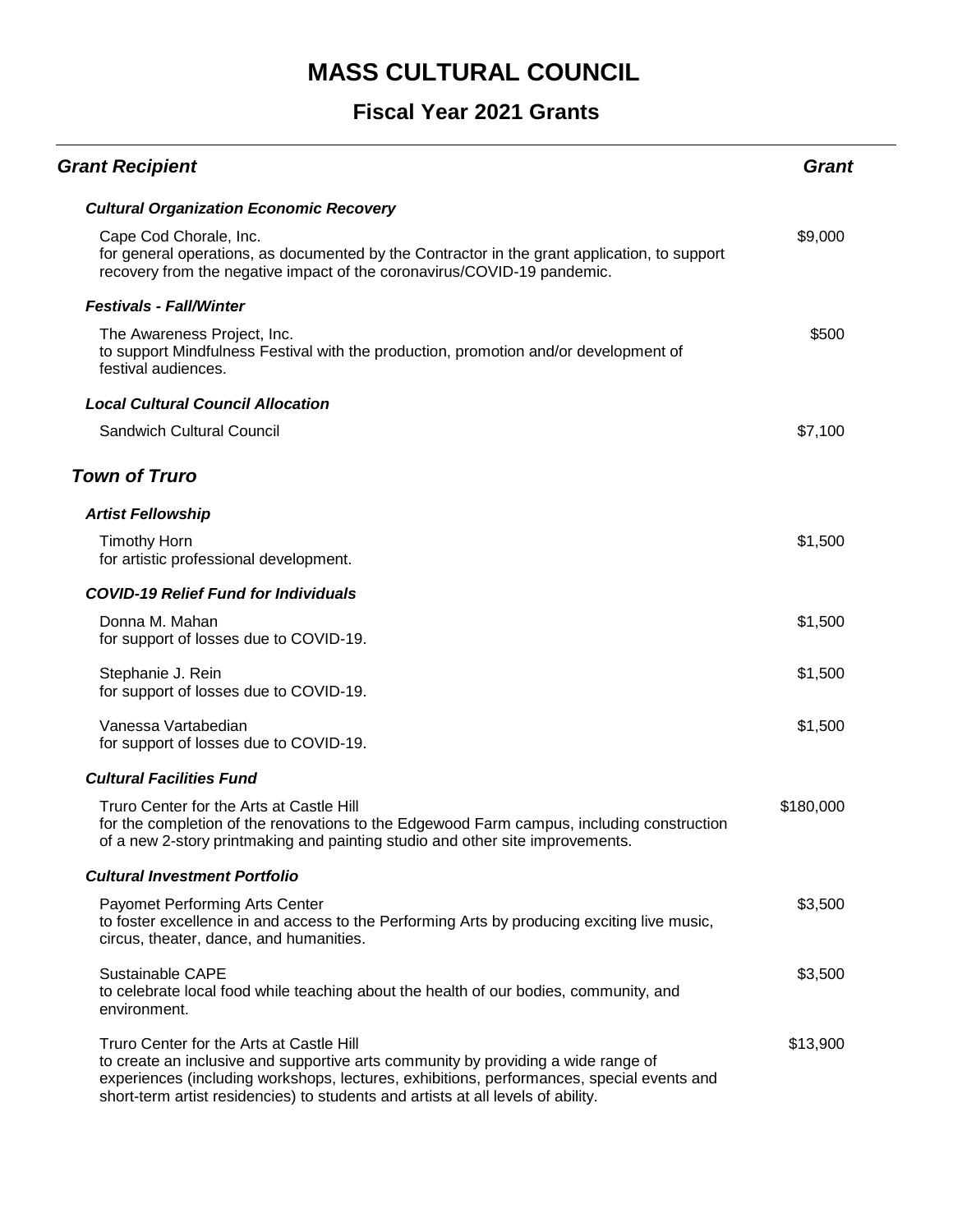| <b>Grant Recipient</b>                                                                                                                                                                                                                                                                                                                              | <b>Grant</b> |
|-----------------------------------------------------------------------------------------------------------------------------------------------------------------------------------------------------------------------------------------------------------------------------------------------------------------------------------------------------|--------------|
| <b>Festivals - Fall/Winter</b>                                                                                                                                                                                                                                                                                                                      |              |
| Truro Center for the Arts at Castle Hill<br>to support Provincetown Dance Festival with the production, promotion and/or development<br>of festival audiences.                                                                                                                                                                                      | \$500        |
| <b>Gaming Mitigation</b>                                                                                                                                                                                                                                                                                                                            |              |
| Payomet Performing Arts Center<br>to mitigate operation of gaming facilities that threaten the sustainability of non-profit and<br>municipal performing arts centers in Massachusetts by providing capital to preserve their<br>ability to compete in an unbalanced marketplace.                                                                    | \$69,141     |
| <b>Local Cultural Council Allocation</b>                                                                                                                                                                                                                                                                                                            |              |
| <b>Truro Cultural Council</b>                                                                                                                                                                                                                                                                                                                       | \$4,800      |
| <b>Town of Wellfleet</b>                                                                                                                                                                                                                                                                                                                            |              |
| <b>COVID-19 Relief Fund for Individuals</b>                                                                                                                                                                                                                                                                                                         |              |
| Megan C. Hinton<br>for support of losses due to COVID-19.                                                                                                                                                                                                                                                                                           | \$1,500      |
| Julia T. Salinger<br>for support of losses due to COVID-19.                                                                                                                                                                                                                                                                                         | \$1,500      |
| <b>Cultural Investment Portfolio</b>                                                                                                                                                                                                                                                                                                                |              |
| Outermost Performing Arts Center, Inc.<br>to present professional quality theater to the audiences of Cape Cod, provide an alternative<br>theater experience not otherwise available in the region, and support our commitment to<br>providing thought-provoking programming year round.                                                            | \$16,400     |
| Wellfleet Preservation Hall, Inc.<br>to generate year-round opportunities for the community to learn, grow, celebrate and enjoy<br>the Outer Cape, provide experiences for all generations, support economic vitality through<br>the promotion of arts and culture, and protect and preserve the Hall.                                              | \$3,500      |
| <b>Cultural Organization Economic Recovery</b>                                                                                                                                                                                                                                                                                                      |              |
| All Our Kids, Inc.<br>for employee payroll and benefit costs or general operations, as documented by the<br>Contractor in the grant application, to support recovery from the negative impact of the<br>coronavirus/COVID-19 pandemic.                                                                                                              | \$52,000     |
| Harbor Stage Company, Inc.<br>for employee payroll and benefit costs or current mortgage payments, mortgage interest or<br>rent or general operations, as documented by the Contractor in the grant application, to<br>support recovery from the negative impact of the coronavirus/COVID-19 pandemic.                                              | \$54,000     |
| Outermost Performing Arts Center, Inc.<br>for employee payroll and benefit costs or current mortgage payments, mortgage interest or<br>rent or utilities or interest on other debt obligations, as documented by the Contractor in the<br>grant application, to support recovery from the negative impact of the coronavirus/COVID-<br>19 pandemic. | \$48,000     |